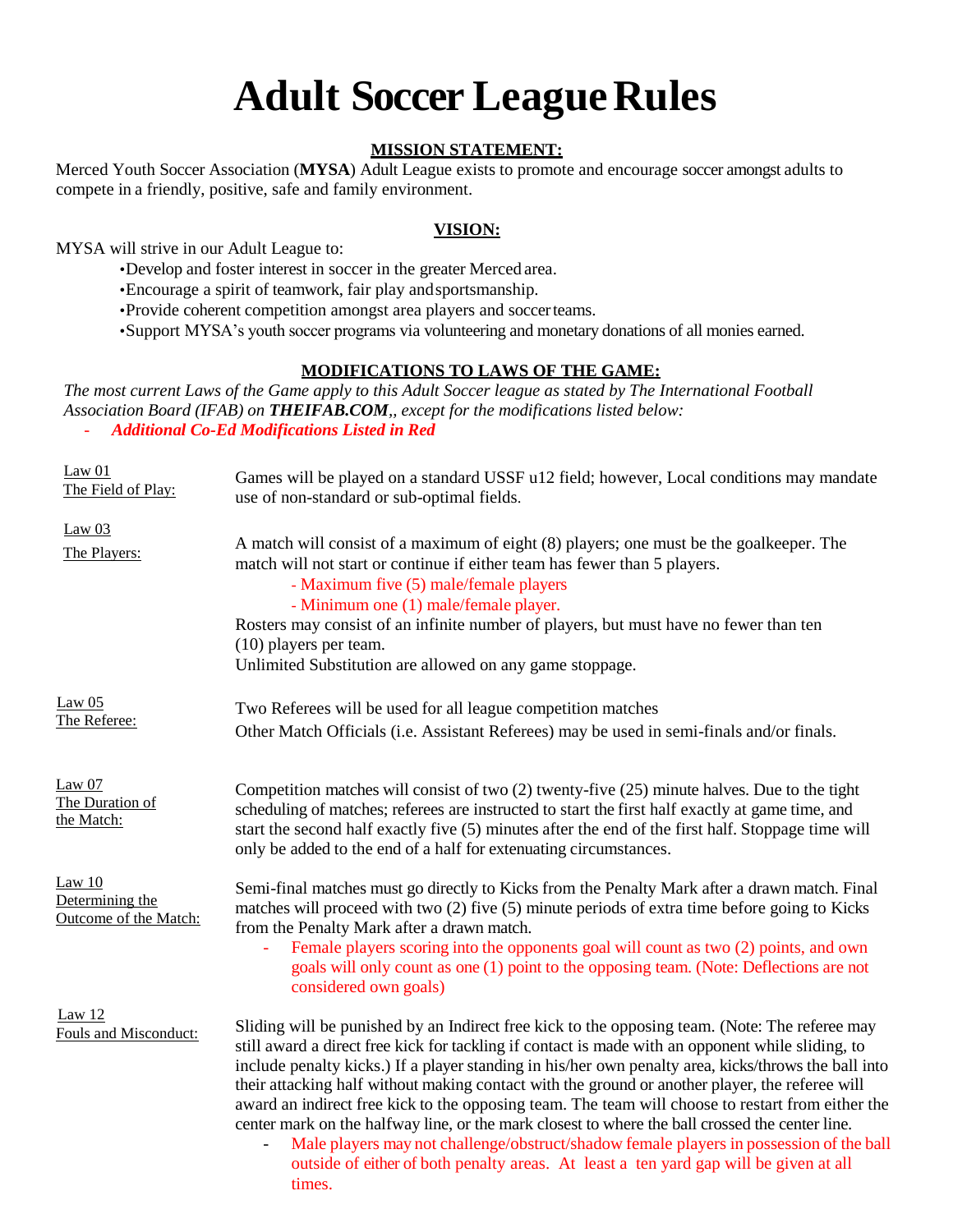## **FEES:**

Fees shall be 65.00 per player and can be paid in increments of 25-20-20. After week four, any new player is to pay \$40.00 upon signing up, be it on the fifth game or on the last game of the season. Depending on number of teams that sign up, teams will get six to eight games.

A team shall have at least ten players paid as of week five. If ten players are not paid fully as of week five, then on week six the difference shall be paid before any wristbands are distributed to any player on that team.

## **ROSTER:**

The league will keep an active roster on the fields. All players are required to fill out an Adult Player Registration Form once, and show a valid government issued i.d. as proof of age to the league before every game. Unregistered players on a team playing will be the cause of a forfeit to the team in question and result in a \$50.00 donation to Merced Youth Soccer Association.

## **CROSSOVERS:**

Players are not allowed to play on two teams in the same division. Players are allowed to play in different divisions during the same season as long as they fulfill the age requirements and complete payments for each League. Example: Can play in Mens Division 8v8 and in Co-Ed Division 8v8, but not on two teams in Mens 8v8 or in two teams in Co-Ed 8v8.

## **YELLOW & RED CARDS:**

A red card issued is expected to carry at least an automatic minimum one (1) game suspension. A suspended player may not be reinstated prior to the incident being reviewed by the league's disciplinary review committee (Penalties, Appeals, and Discipline P.A.D)— P.A.D. will confer on any and all red cards on Wednesday nights. Committee decisions are final. A \$25.00 donation to Merced Youth Soccer Association will be levied for all red card violations and transaction must be completed before the player may play again. Red Card suspension received in any division is also carried over to any other division the player may be concurrently rostered in.

Two red cards in one season may result in an automatic lifetime disqualifier from playing in Merced Youth Soccer Adult Leagues.

At the moment a red card is issued, the number of players must remain for the totality of the game. Example: There are seven players in the game and one gets a red card, that team will continue to have a maximum of six players for the rest of the game. Regardless if more players show up after the red card is issued.

Yellow Cards: Players who receive a yellow card must be immediately substituted. They may be substituted back in after a reasonable cooling-off period and at the referees' discretion.

## **SEASONS:**

Adult Leagues will run as many seasons as possible per year with playoff and finals at the end of each season.

#### **TEAM DIVISION PLACEMENT:**

In the given case that there are 2 divisions in the same age group, the Champion and Finalist of the lower division will be moved up to the upper division and the two teams that end in last place of the upper division will be moved down to the lower division. Adult Leagues reserves the right to change, alter or combine divisions at any time for scheduling or competitive purposes.

#### **LEAGUES:**

Adult Leagues intends to offer the following leagues: 8v8 for men and/or women and/or coed, 11v11 Co-Ed, 11v11 Men's and/or Women's Open, and 35+ Men's. Other leagues may be established upon verified interest and field availability.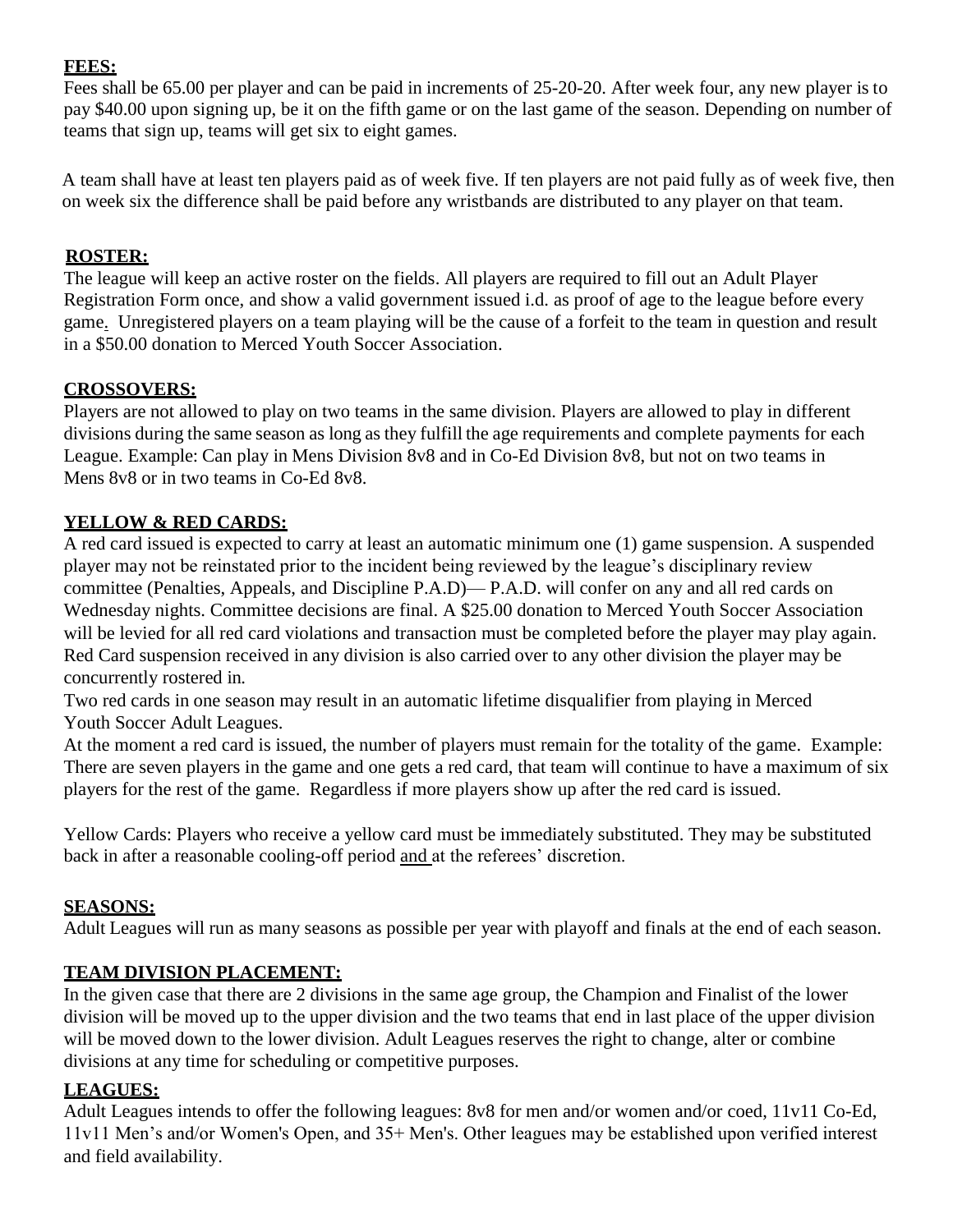### **SCHEDULE CHANGES:**

Once a season schedule is published, no changes will be made unless an unexpected logistical problem arises, or Acts of God. If this is the case, all managers will be notified of the change(s). Weather and field availability permitting, all teams will play their full season of games, plus playoffs.

# **START TIMES, MAKEUP GAMES AND CANCELLATIONS:**

If a team do not have the minimum number of players ready after 10 minutes of the scheduled match time, the score is an automatic 1-0 score for the team that is on the field. The team on the field will get a 3-0 win at the 15minute mark if the other team does not field a team with the minimum number of players. A match is considered official once the 1st half has been completed. If play must be halted after the start of play, but before the half is complete, the scheduler will make every attempt to reschedule the shortened game. However, if field, weather or other situations preclude timely rescheduling, the game may not be replayed. If this occurs, the score standing will be used as the final score of the game.

## **FORFEIT:**

Will result in a \$50 donation to Merced Youth Soccer Association, and loss of 1 point in the league standings. Failure to have a minimum amount of players show-up will result in a forfeit for that team. The team that wins by default will get the win and the points, with a 3-0 score. If the forfeit was deliberate to affect the score/outcome of standings, the PAD will deal with the situation for a common sense decision.

## **PLAYER CONDUCT:**

Players are responsible for fair, sportsmanlike and polite behavior at all times. No fighting will be tolerated. Foul, vile or vulgar language will not be used on the field either toward other players, referees, or in general. Referees are instructed to card offenders. Any fight will result in an immediate Red Card, suspension, fine, and loss of team point(s) to whoever throws the first punch. All other individuals who get involved in a mass confrontation will be also suspended and/or penalized and fined. Games will be terminated if any non-team members enter the field at any time, with the team the non-team member(s) is/are part of losing the game. Referee abuse will not be tolerated. Assault includes the following acts committed upon a referee: hitting, kicking, punching, choking, spitting at, or on, grabbing, stepping on, or running into a referee; the act of kicking or throwing any object at a referee, damaging the referee's uniform or personal property. Referee abuse is also defined as a verbal attack or physical approach that implies or threatens physical harm to a referee or the referee's property or equipment. Verbal threats are remarks that carry the implied or direct threat of physical harm. Threats such as: "I'll get you after the game" or "You won't get out of here in one piece" shall be deemed referee abuse. Commission of any of the preceding acts will carry a 6 month to lifetime banning determined by the Adult Leagues committee—all committee decisions are final.

#### **REFEREES:**

All decisions made by the referees assigned to matches are final. No appeals will be accepted pertaining to decisions by the referee. No one shall enter the field of play without the referee's express permission except during substitutions.

## **REFUNDS:**

There shall be no refunds once paid. The exception to refunds shall be if a league does not start and dissolves.

# **CHECK-IN PROCEDURE:**

All players are to check in 30 minutes before their game and provide picture government ID before every game. Adult Leagues will verify every player before every game and provide colored bracelet to every player. Teams will have different colored bracelet. Players cannot play without having on assigned colored bracelet.